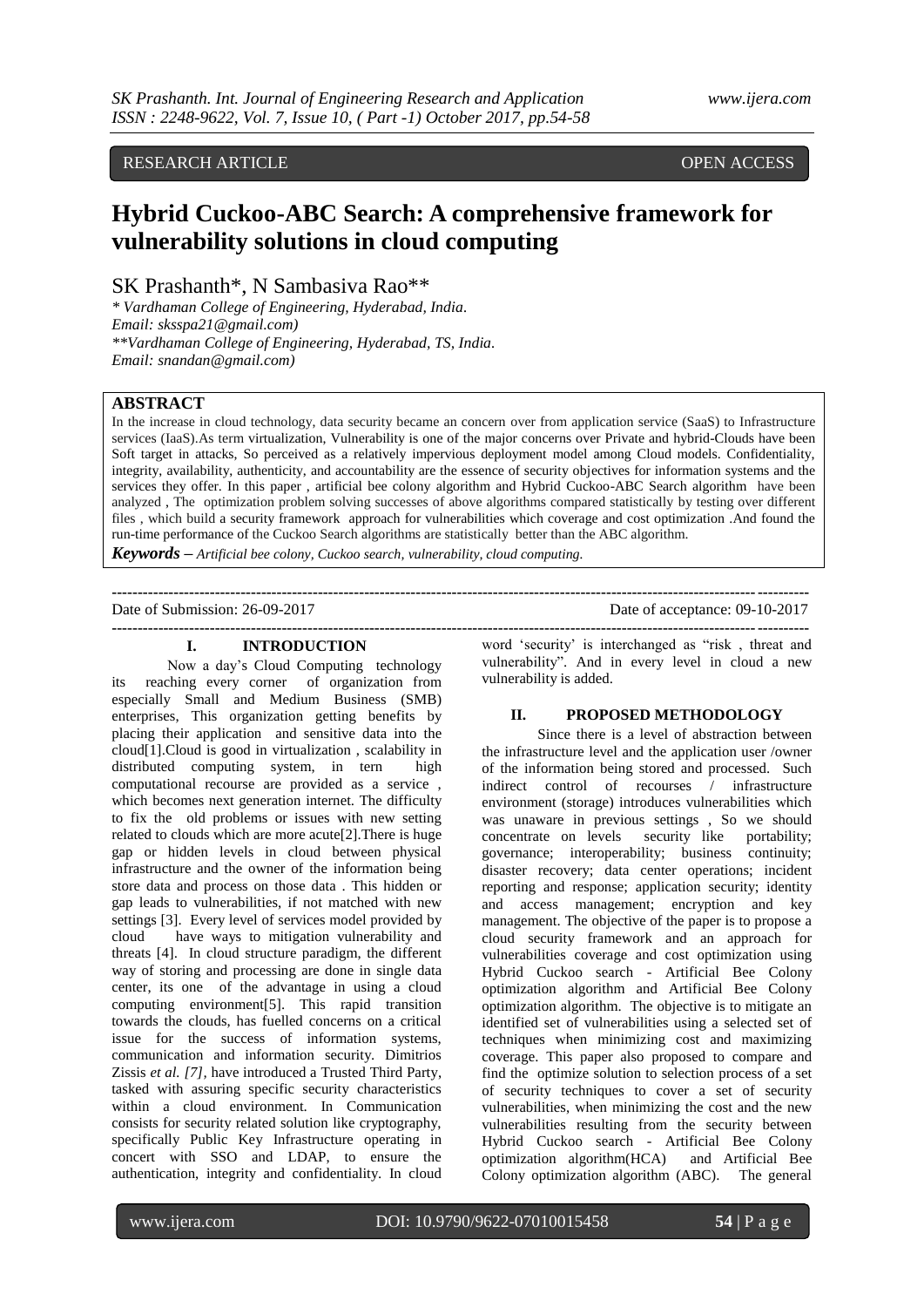cloud architecture with various threats is shown in the below figure 1.



**Fig 1:** *Cloud architecture with various threats.*

The rest of the paper organized in two sections: Concepts of ABC algorithm and hybrid Cuckoo-ABC search .Next is Experimental results and find the best solution between HCS-ABC and ABC algorithm.

# **III. ARTIFICIAL BEE COLONY ALGORITHM**

The ABC algorithm was proposed by [6], algorithm inspired by foraging working of honeybees. The working under go three phases in the ABC algorithm: employed, onlooker and scout bees. Employed bees are considered for computing nectar amounts of the food sources and the number of employed bees is equal to the number of the food sources at the foraging area. Onlooker bees phase considered to collect the food sources which have quality nectar amounts and the number of onlooker bees is equal to the number of employed bees. In Scout bees phase, it used to discover new food sources from abandoned from early phases and this food source is replaced with the new one found by the scout bee. The employee bee is selected whose probability of food source has higher quality is treated as better solution. The quality is depends on fitness

First, an initial population which contains SN (number of food sources) solutions is generated randomly according to following equation:

 $x_{i,j} = x^{\min} j + \varphi i, j (xj^{\max} - x^{\min} j)$  (1) where  $\varphi$ *i*, *j* random value for dimension **j** 

 $x_j$ <sup> $min$ </sup>,  $x_j$ <sup> $man$ </sup> is the minimum and maximum limit *value of the search range on dimension j.*

Every solution  $x_i$  ( $i = 1,2,3, \ldots, SN$ ) is an ndimensional vector are initialized and considered as abandoned and has fitness value. In the ABC algorithm, the fitness value ( *fitness*) is calculated by the following equation:

$$
fitness_i = 1 / (1 + f_i), \text{ if } fi \ge 0,
$$
  
otherwise 1 + abs( $f_i$ ),  $f_i < 0$  (2)

where  $f_i$  is fitness w.r.t food source  $i$ . After the initialization of the population, employed bees searches better food sources with its neighbors

$$
vi, j = xi, j + \varphi i, j(xi, j - xk, j), i \neq k \tag{3}
$$

where *k* and *i* are from values of  $(1,2,3, \ldots, SN)$ , *j* is a randomly selected dimension ( $j = 1,2,3, \ldots$ ) ,*D*),  $\varphi$ *i*, *j* is a uniform random number in [0, 1], *xi*, *j* and *xk*, *j* are the position of food source *i* and *k* (randomly selected which is neighbor of *i*) of dimension *j*, respectively. If the new food source is better than the old one, it is replaced with the old one. Next phase , onlooker bees will compute the food sources quality which are from employed bees phase and selects the food source based on quality probability which is determined by any food source *i*  as follows:

 $pi = f$  *itness<sub>i</sub>* /  $\sum_{n=1}^{5N}$  *f itness<sub>n</sub>* (4)

The above process is used to search good solutions over area to carry out the exploitation. To get out of local optimums, algorithm must explore new solutions. To explore new solutions from exhausted solution, the last phase scout bees is considered which utilizes search space for avoiding local optimums.

# **IV. HYBRID-CUCKOO-ABC ALGORITHM**

Cuckoo search is an optimization algorithm developed by Xin-she Yang and Suash Deb in 2009. The Cuckoo search algorithm based on meta-heuristic algorithm which owes their eggs in the nests of other host birds . If host eggs identifies the eggs are not their own ,it will abandon its nest and build a new nest.

The working of cuckoo search algorithm :

Initialization of population  $X_i \{ 1,2,3,...,N \}$ N is number of nest or Vulnerability solutions .

 The equation of the HCS-ABC algorithm is uses random walk to select better solution ,given below

 $X_{i+1} = X_i + \alpha XOR \, levv(\lambda)$  (5) Here ,in this phase we compare  $X_{i+1}$  and  $X_i$ , if the fitness of  $X_{i+1}$  is better than  $X_i$  then  $X_{i+1}$  is replaced by  $X_i$ . The fitness is calculated by

$$
P_{\text{max}} = PS/P_T
$$
 (6)  
\n
$$
(P_{\text{max}}) = best \text{ Fitness}
$$
  
\n
$$
Ps = selected \text{ population fitness}
$$
  
\n
$$
P_{T=} \text{Total population fitness}
$$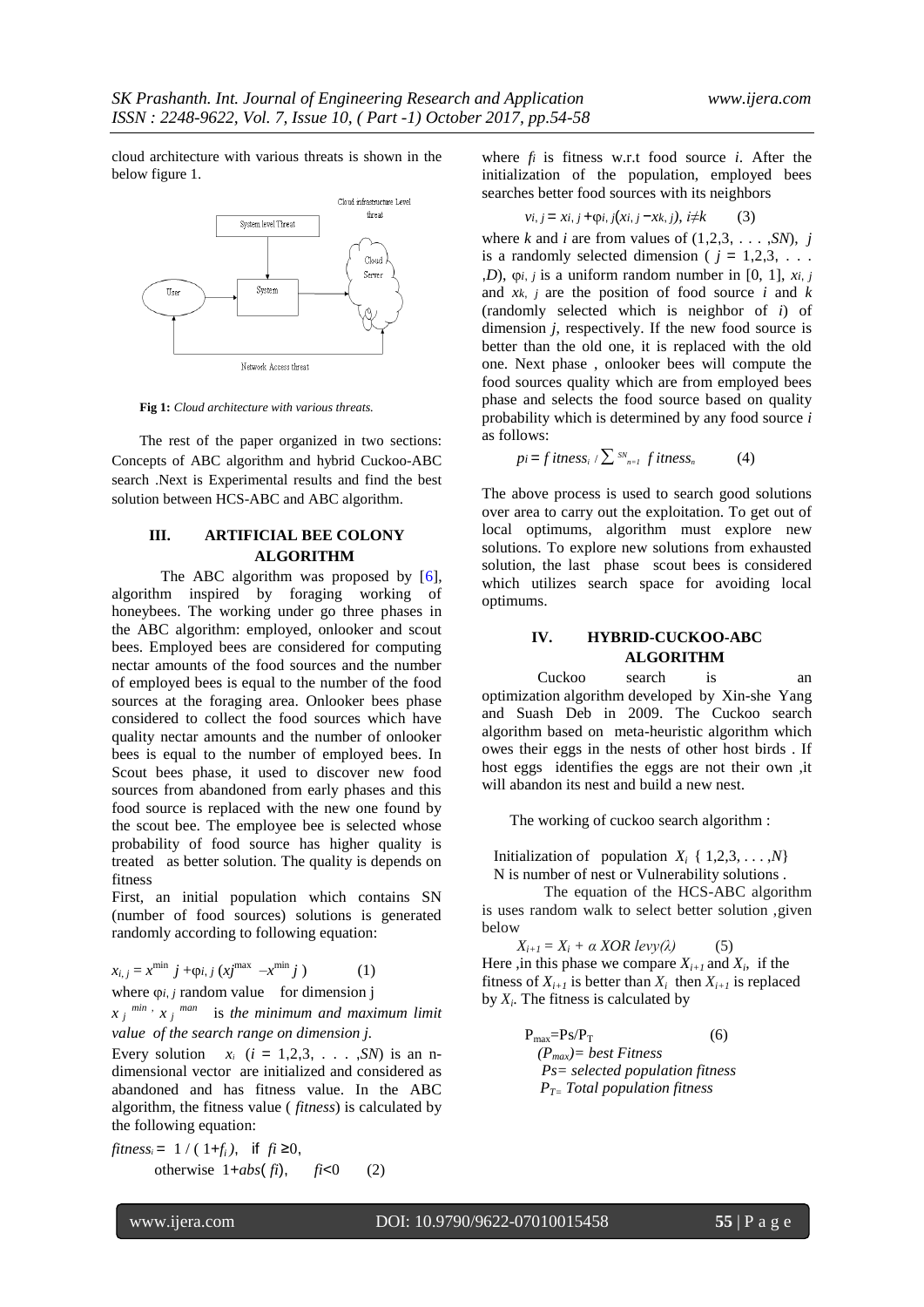#### **V. GENERATING DATA SET**

Data Set are acquire on three parameters as vulnerabilities: The vulnerably as Data Breach , data loss and data leak attack on files of different virtual machine(VM) (VM are nest or food source for HCA and ABC algorithm respectively).

**Data breach :** An attacker hacking into a virtual machine in cloud network to steal sensitive data. Consider, If an unauthorized employee sees the file(information or data) on a computer over the shoulder of an authorized employee, that also constitutes a data breach.

*Solution*: i) Periodically change the password ii)Encrypt the data.

**Data loss:** An attacker hacks the data and get control on the system and delete or remove the sensitive data which are not recoverable.

*Solution*:i)Store in multiple copy(backup) ii)use homomorphic encryption .

**Data leakage :** An attacker ,attacks while data flows between network ( sending or communication between system) critical systems, which are systems of records or files ,this happens at peer level communication.

*Solution*: i) keep strong keys ii) Use digital signatures.

With above data set vulnerability is applied on various virtual machine or clouds. And searches, which virtual machine can withstand when compared with rest of the virtual machine is considered as the best virtual machine. With above data set vulnerability is applied on various virtual machine or clouds. And searching or finding out which virtual machine can withstand attacks when compared with rest of the virtual machine is considered as the best virtual machine. We generated data set from 10 virtual machines with above parameters. For example the snapshot of data set given below (Table 1) where "virtual machine 3" is attacked by data breach ,data loss and data leak which corrupted the number of files as 2,2 and 3 respectively .

#### **Table 1:** *Data set of 10 virtual machine on 20 files.*

| VM Name         | Data Breach    | Data Loss      | Data Leak      |
|-----------------|----------------|----------------|----------------|
| VM <sub>1</sub> | 3              | 2              | 0              |
| VM <sub>2</sub> | 5              | 1              | 1              |
| VM <sub>3</sub> | $\overline{2}$ | $\overline{2}$ | 3              |
| VM4             | 1              | $\overline{2}$ | $\mathbf{1}$   |
| VM <sub>5</sub> | 0              | 0              | 2              |
| VM <sub>6</sub> | 2              | 4              | 1              |
| VM7             | 1              | $\overline{2}$ | $\overline{2}$ |
| VM <sub>8</sub> | 0              | $\overline{2}$ | $\overline{2}$ |
| VM9             | 6              | 6              | 2              |
| <b>VM10</b>     | 2              | 5              | 0              |

**Table 2:** *Computation cost, memory usage and Computational time for different number of files using ABC algorithm*

| No of<br>files | Computati<br>on cost(sec) | <b>Memory</b><br>usage<br>(KB) | Computational<br>Time (s) |
|----------------|---------------------------|--------------------------------|---------------------------|
| 15             | 15.7454                   | 598743                         | 19347                     |
| 30             | 18.9154                   | 787424                         | 20035                     |
| 45             | 20.1240                   | 996586                         | 29984                     |
| 60             | 25.9958                   | 107479                         | 31185                     |

*Table 3: Computation cost, memory usage and Computational time for different number of files using HCA algorithm.*

| No<br>files(s) | of<br>Computation<br>cost(sec) | Memorv<br>usage<br>(KB) | <b>Computational</b><br>Time (s) |
|----------------|--------------------------------|-------------------------|----------------------------------|
| 15             | 10.9912                        | 725631                  | 15246                            |
| 30             | 11.6651                        | 897852                  | 17241                            |
| 45             | 14.1454                        | 952146                  | 20125                            |
| 60             | 16.2134                        | 992512                  | 24216                            |

*Table 4: Compression result between HCS-ABC and ABC algorithm.*

| Method                      | Computational<br>Cost |
|-----------------------------|-----------------------|
| $HCS -$<br>ABC<br>algorithm | 13.253                |
| ABC<br>algorithm            | 20.195                |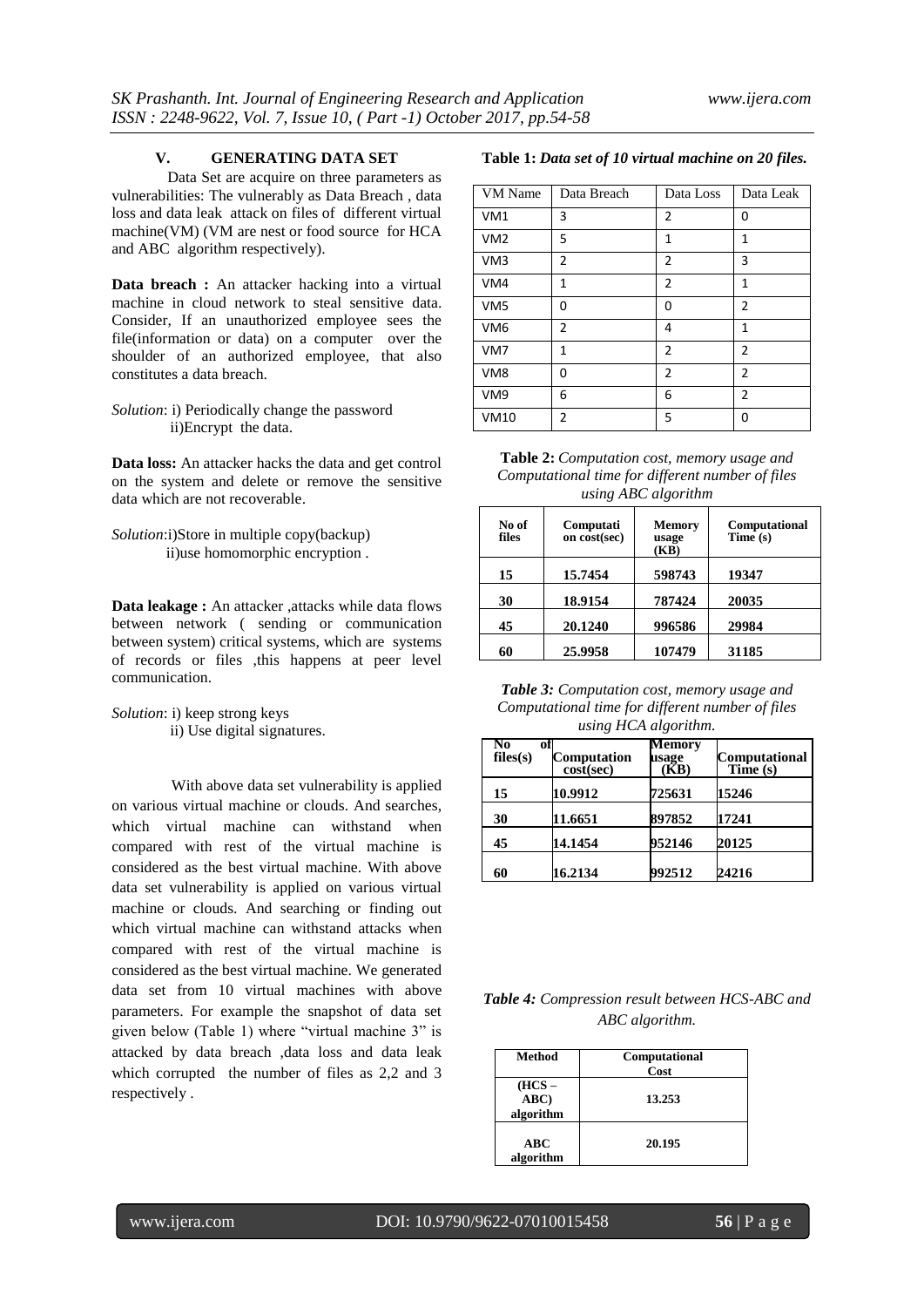

# *Graph: Compression result between HCA and ABC algorithm*

# **VI. COMPRESSION BETWEEN ABC AND HYBRID-CUCKOO-ABC ALGORITHM WITH EXPERIMENTAL RESULTS**

Exploration and exploitation are the two essential concepts in the evolutionary based algorithms. Exploration used to search entire space (global) to find good new solutions . Exploitation is the ability to find the optimum solution locally in given search space which includes the optimum solution. In ABC algorithm, employed and onlooker bees ensure exploitation, But weak in exploration done by scout bees. Whereas hybrid Cuckoo-ABC(HC-ABC) algorithm uses both Exploitation (neighbor) local search and exploration done with help of levy flight (global) , in order to improve convergence with low cost. So in our work we replaces scout bee with levy flight to improve the performance. As we can see the graph representation taken from table2, table3 and table4 the time complexity of HCS-ABC is better than ABC algorithm.

### **VII. CONCLUSION AND FUTURE WORK**

This paper presents compression between ABC and hybrid cuckoo-ABC search(HC-ABC) optimization algorithm which can search best Virtual machine for various vulnerability solutions on Cloud computing, keeping bandwidth constant, Cloud computing needs to be operated in a stable system. Therefore, between HCS-ABC algorithm and ABC algorithm, HCS-ABC algorithm is suitable for Cloud computing environment because it converge maximum vulnerability solutions with minimum cost. The experimental results illustrated that the proposed method HCS-ABC algorithm

performed effective results than ABC algorithm method by comparing time taken by both methods and its performance increases as virtual machine and files added, so it supports good scalability. For future work as technology increases vulnerability also increases, so we can incorporate many other vulnerability in cloud environment and test on it.

## **REFERENCES**

- [1] Deyan Chen, Hong Zhao1, "Data Security and Privacy Protection Issues in Cloud Computing", In Proceedings of IEEE International Conference On Science and Electronics and Engineering, vol. 1, pp. 647- 651, Mar 2012.
- [2] Chirag Modi, Dhiren Patel, "A survey on security issues and solutions at different layers of Cloud computing", Journal of Supercomputing, Vol. 63, No. 2, pp. 561-592, Feb 2013.
- [3] Wayne A, "Cloud Hooks: Security and Privacy Issues in Cloud Computing", In Proceedings of IEEE 44th International Conference On System Science, pp. 1-8, 2001.
- [4] Kuyoro, Ibikunle, "Cloud Computing Security Issues and Challenges", International Journal of Computer Networks(IJCN), Vol. 3, No. 5, pp. 247-255, 2001.
- [5] Mohamed Al Morsy, John Grundy, "An Analysis of The Cloud Computing Security Problem", In Proceedings of APSEC 2010 Cloud Workshop, pp. 1-6, 2010.
- [6] Ramgovind S, Eloff MM, "The Management of Security in Cloud Computing", In Proceedings of IEEE Conference on Information Security for South Africa (ISSA), pp.1-7, Aug 2010.
- [7] Farzad Sabahi, "Cloud Computing Security Threats and Responses", In the Proceedings of IEEE Conference on Software and Network (ICCSN), pp. 245-249, May 2011
- [8] Nelson Gonzalez, Charles Miers1, "A quantitative analysis of current security concerns and solutions for cloud computing", Springer Journal of Cloud Computingin Advance system and Application, pp. 3-18, 2012.
- [9] Richard Chow, Philippe Golle, "Controlling Data in the Cloud: Outsourcing Computation without Outsourcing Control", pp.85-90, 2009.
- [10] Kamal Dahbur, Bassil Mohammad, "A Survey of Risks, Threats and Vulnerabilities in Cloud Computing", In the Proceedings of International Conference on Intelligent